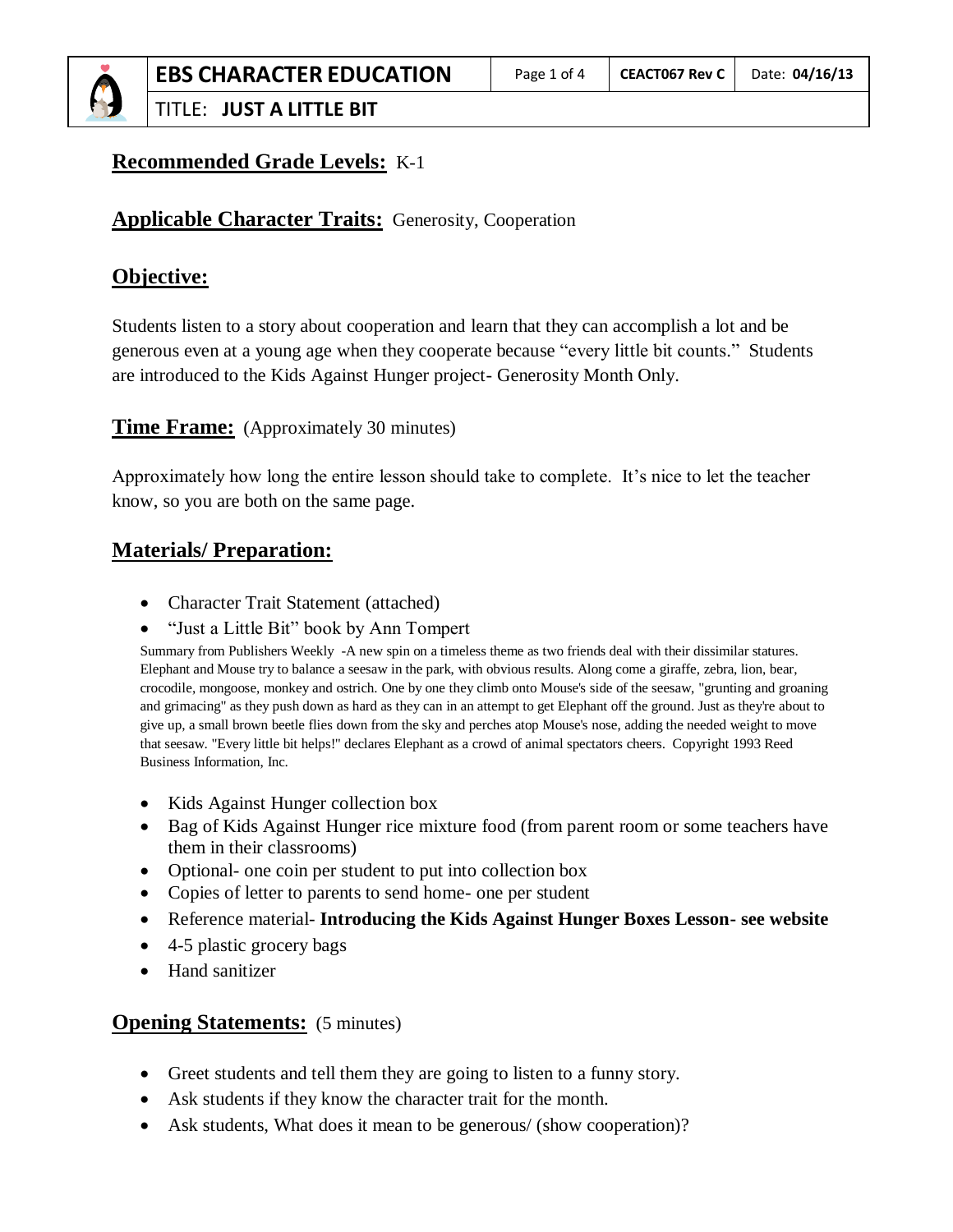

• Read the appropriate Character Trait Statement.

# **Activities**: (15 minutes)

- Read "Just a Little Bit" by Ann Tompert
- Stop before the end to ask students to predict what might happen.
- After you read the book, ask the students: What is the author's message or messages? (cooperate, work together, don't give up, don't let people tell you can't do something, every little bit counts)
- Tell students: There are problems in the world where we all have to cooperate and where "every little bit counts."
- Discuss with students the following problems and have them suggest solutions, emphasizing what they can do and that "every little bit counts."
	- o Litter/ pollution- don't litter, pick up trash, reduce, reuse, recycle,
	- o Hunger- donate food, donate money to charity like Kids Against Hunger
- For generosity, emphasize being generous with your time, attitude, actions, money.
- For cooperation emphasize working together, etc.

## For Generosity:

- Show the students the collection box and tell the students they have an opportunity to be generous by donating money to the Kids Against Hunger project which collects money and then buys and packages food to be given to hungry kids here in San Diego, and around the world. 25¢ feeds a child in Tanzania one meal. \$20 feeds a child in Tanzania for four months! "Every little bit counts."
- Students can also participate in the food packaging events and be generous with their time. Encourage kids to bring in their own money that they earn by doing a chore or by giving up an ice cream, etc. Also, you may want to suggest that they set up Friday, EBS Spirit Day, as the day to bring in what the students want to donate to their Kids Against Hunger box. Ask the teacher's help in acknowledging the students' donations throughout the year and thus encouraging more donations. For Cooperation:
- Please remind our students of our on-going project, Kids Against Hunger, where students donate money to help alleviate hunger locally and worldwide. Each classroom has a collection box. Also, FFCC holds several food packaging events throughout the year where students have the opportunity to volunteer their time.
- Have students get into groups of 4-5. One person per group gets to hold a plastic bag. Take the students out for a short walk to pick up little bits of trash around the school and put them in the bag.
- Return to the classroom and say, "We can keep our school really clean if we all do our part and pick up trash, not just today, but whenever we see it."
- Have students wash their hands after picking up trash or use hand sanitizer.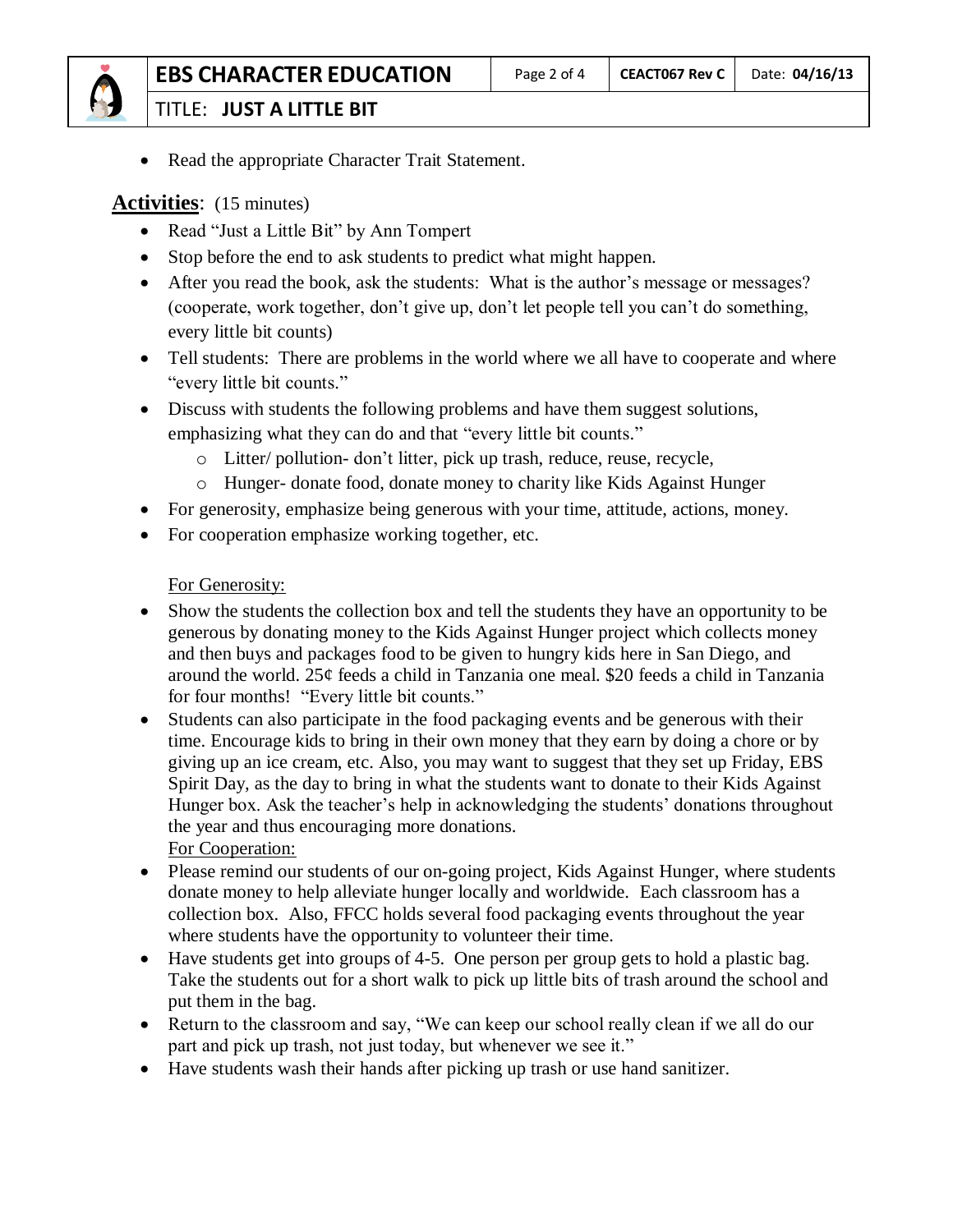TITLE: **JUST A LITTLE BIT**

## **Wrap up and Reflection**: (5 minutes)

For Generosity:

 It is a good idea to let the parents know about the Kids Against Hunger Boxes and the charity partner- Friends and Family Community Connection. Below is a sample letter to customize, copy and send home with the students. You can also make sticker labels to put on the younger students' shirts. Stickers can say "ASK ME ABOUT KIDS AGAINST HUNGER." or "ASK ME ABOUT HOW I CAN BE GENEROUS."

## **Character Trait Statements**:

#### **Generosity**

At EBS we practice Generosity.

We give freely without expecting anything in return. We share our things, our time, our talents. We show kindness and concern for others. We help people in need at home, at school, and in our community. We go beyond our responsibility in an effort to make the world a better place.

#### **Cooperation**

At EBS we practice Cooperation.

We work together. We take turns, share, and listen. We participate and do our best. We include others and encourage them. We compromise. We are good leaders and good followers.